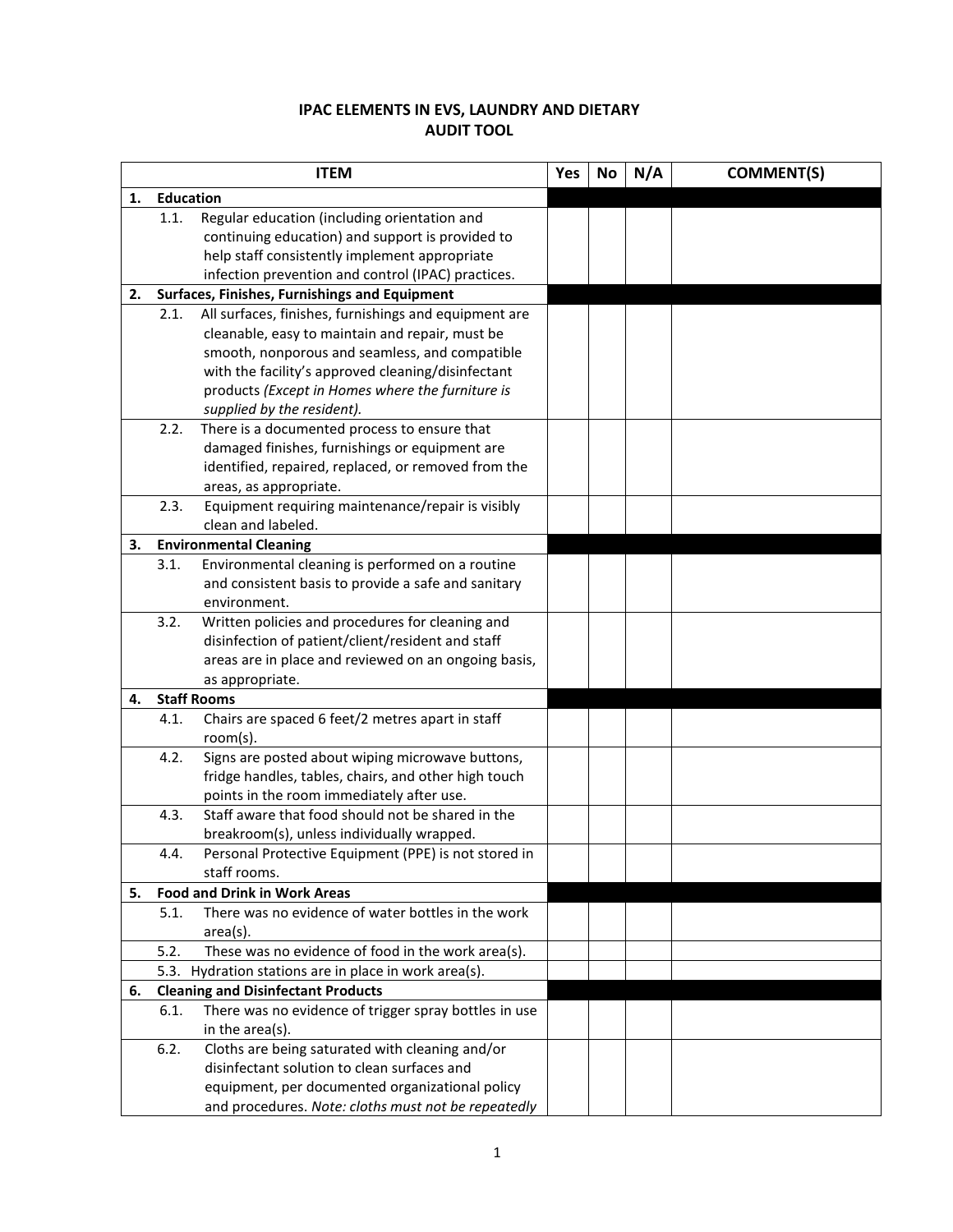|    |      | <b>ITEM</b>                                                                                      | Yes | <b>No</b> | N/A | <b>COMMENT(S)</b> |
|----|------|--------------------------------------------------------------------------------------------------|-----|-----------|-----|-------------------|
|    |      | immersed into cleaning or disinfectant solution (i.e.,                                           |     |           |     |                   |
|    |      | no double dipping of cloths).                                                                    |     |           |     |                   |
|    | 6.3. | Cleaning and/or disinfectant products are being                                                  |     |           |     |                   |
|    |      | used, per manufacturer's instructions for dilution,                                              |     |           |     |                   |
|    |      | contact times, and all other manufacturer's                                                      |     |           |     |                   |
|    |      | recommendations.                                                                                 |     |           |     |                   |
|    | 6.4. | Cleaning and/or disinfectant products are labeled                                                |     |           |     |                   |
|    |      | with a drug identification number (DIN) from Health                                              |     |           |     |                   |
|    |      | Canada.                                                                                          |     |           |     |                   |
|    | 6.5. | There was no evidence of expired cleaning and/or                                                 |     |           |     |                   |
|    |      | disinfectant products being used in the area(s).                                                 |     |           |     |                   |
|    | 6.6. | Appropriate PPE is worn when using cleaning and/or                                               |     |           |     |                   |
|    |      | disinfectant products, per requirements on safety                                                |     |           |     |                   |
|    |      | data sheets.                                                                                     |     |           |     |                   |
| 7. |      | <b>Environmental Services Carts</b>                                                              |     |           |     |                   |
|    | 7.1. | There are no personal items on the cleaning carts,                                               |     |           |     |                   |
|    |      | such as water bottles, coffee cups, hand lotions,                                                |     |           |     |                   |
|    |      | personal cell phones, etc.                                                                       |     |           |     |                   |
|    |      | 7.2. Carts are stocked at the start of the shift.                                                |     |           |     |                   |
|    | 7.3. | Only facility approved cleaning and/or disinfectant                                              |     |           |     |                   |
|    |      | products are visibly accessible and available.                                                   |     |           |     |                   |
|    | 7.4. | Carts are cleaned and disinfected if visibly soiled                                              |     |           |     |                   |
|    |      | and/or at the end of each shift.                                                                 |     |           |     |                   |
|    | 7.5. | There are documented schedule/procedures for                                                     |     |           |     |                   |
|    |      | cleaning the carts.                                                                              |     |           |     |                   |
|    | 7.6. | The trash can(s) have a bag in them $-$ no extra trash                                           |     |           |     |                   |
|    |      | bags have been placed in the bottom of the can(s)                                                |     |           |     |                   |
|    |      | for future use.                                                                                  |     |           |     |                   |
| 8. |      | <b>Laundry Area(s)</b>                                                                           |     |           |     |                   |
|    | 8.1. | Staff are provided appropriate PPE to provide                                                    |     |           |     |                   |
|    |      | protection from potential cross-infection and sharps                                             |     |           |     |                   |
|    |      | injury when handling soiled linen (i.e., Staff are                                               |     |           |     |                   |
|    |      | wearing a water resistant, disposable gown when                                                  |     |           |     |                   |
|    |      | working with dirty laundry; gloves to protect from                                               |     |           |     |                   |
|    |      | exposure, etc.).                                                                                 |     |           |     |                   |
|    | 8.2. | There was a dedicated hand washing sink and<br>alcohol-based hand rub s readily available in all |     |           |     |                   |
|    |      | laundry areas.                                                                                   |     |           |     |                   |
|    | 8.3. | Single use plastic bags are used for dirty laundry.                                              |     |           |     |                   |
|    |      | Note: Polyester bags are not liquid permeable and                                                |     |           |     |                   |
|    |      | can cause transfer of bacteria, thus they are not                                                |     |           |     |                   |
|    |      | recommended for use.                                                                             |     |           |     |                   |
|    | 8.4. | There was no evidence of staff eating or drinking in                                             |     |           |     |                   |
|    |      | clean or dirty laundry area(s).                                                                  |     |           |     |                   |
|    | 8.5. | There was signage posted to say "No Eating or                                                    |     |           |     |                   |
|    |      | Drinking" in the laundry area(s).                                                                |     |           |     |                   |
|    | 8.6. | There is a documented procedure for washing all                                                  |     |           |     |                   |
|    |      | personal linens separately from regular dirty laundry                                            |     |           |     |                   |
|    |      | within the facility.                                                                             |     |           |     |                   |
|    | 8.7. | Linens from isolation spaces are not separated from                                              |     |           |     |                   |
|    |      | other dirty laundry, per documented organizational                                               |     |           |     |                   |
|    |      | policy and procedures.                                                                           |     |           |     |                   |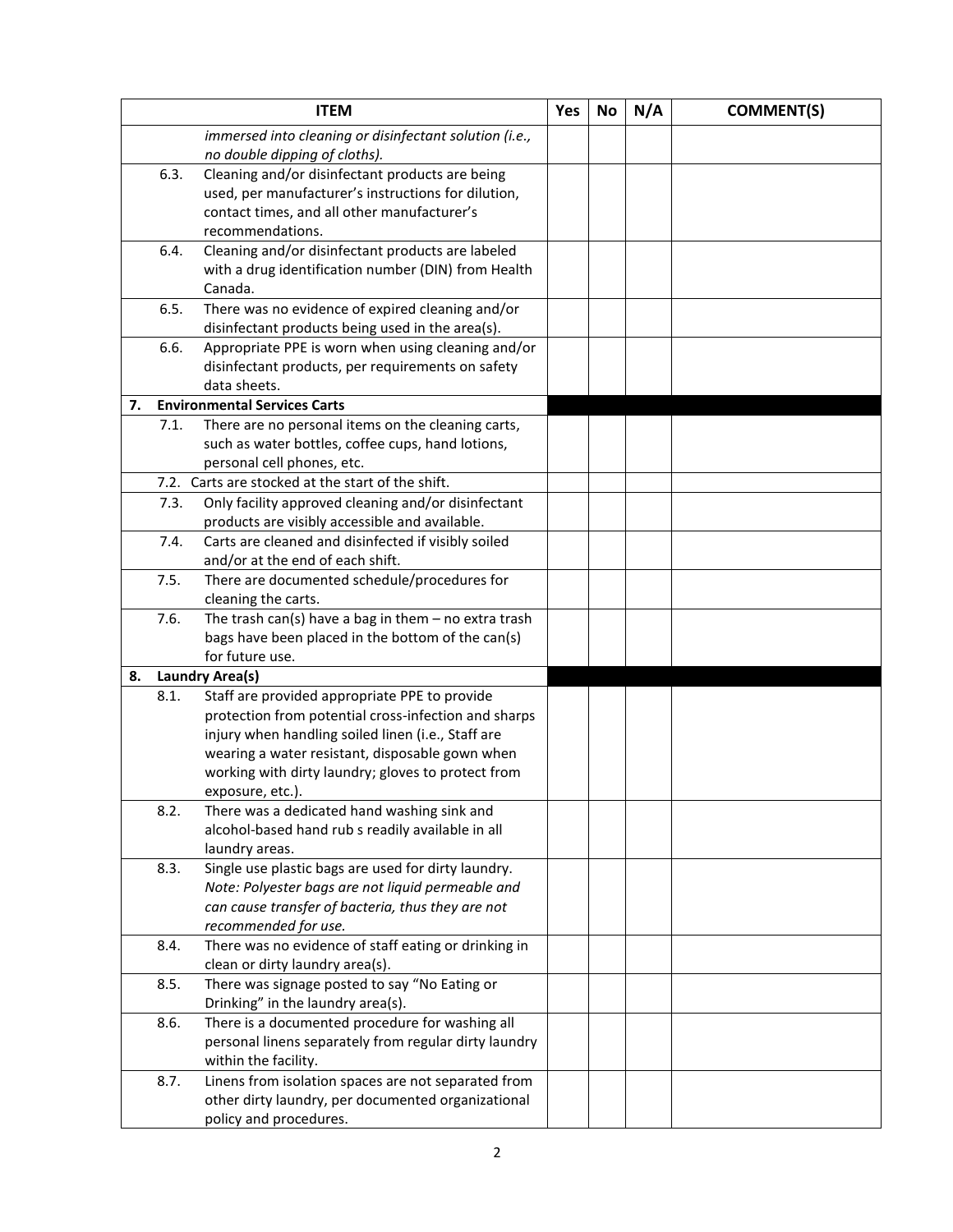|    |                | <b>ITEM</b>                                                      | Yes | <b>No</b> | N/A | <b>COMMENT(S)</b> |
|----|----------------|------------------------------------------------------------------|-----|-----------|-----|-------------------|
|    | 8.8.           | There was evidence that each                                     |     |           |     |                   |
|    |                | patient/client/resident has their own separate linen             |     |           |     |                   |
|    |                | bag for personal laundry, bedding and towels.                    |     |           |     |                   |
| 9. | <b>Dietary</b> |                                                                  |     |           |     |                   |
|    | 9.1.           | There was evidence of appropriate staff hand                     |     |           |     |                   |
|    |                | hygiene practices before touching food and upon                  |     |           |     |                   |
|    |                | leaving the patient's/client's/resident's room.                  |     |           |     |                   |
|    | 9.2.           | Drinks are poured into a glass prior to leaving the              |     |           |     |                   |
|    |                | kitchen area, appropriately covered and transported              |     |           |     |                   |
|    |                | to the patient/client/resident, per documented                   |     |           |     |                   |
|    |                | organizational policy and procedures.                            |     |           |     |                   |
|    | 9.3.           | Snacks are covered or individually wrapped, and                  |     |           |     |                   |
|    |                | delivered on a clean cart.                                       |     |           |     |                   |
|    | 9.4.           | Food is appropriately covered when delivered to                  |     |           |     |                   |
|    |                | rooms.                                                           |     |           |     |                   |
|    |                | 10. Hand Hygiene                                                 |     |           |     |                   |
|    |                | 10.1. Environmental services staff and all other staff were      |     |           |     |                   |
|    |                | performing hand hygiene before entering and on                   |     |           |     |                   |
|    |                | leaving the client/patient/resident area(s).                     |     |           |     |                   |
|    |                | 10.2. Remember the 4 moments of Hand Hygiene. As EVS             |     |           |     |                   |
|    |                | staff you will rarely if ever use moment #2                      |     |           |     |                   |
|    |                | 11. Additional Items, if there is a suspect or declared outbreak |     |           |     |                   |
|    | 11.1.          | High touch areas are being cleaned twice daily.                  |     |           |     |                   |
|    | 11.2.          | A patient's/client's/resident's personal belongings              |     |           |     |                   |
|    |                | accompany them when transferred to another room                  |     |           |     |                   |
|    |                | during an outbreak situation, per documented                     |     |           |     |                   |
|    |                | organizational policy and procedures.                            |     |           |     |                   |
|    | 11.3.          | EVS audits are regularly completed during                        |     |           |     |                   |
|    |                | outbreaks, per documented organizational policy                  |     |           |     |                   |
|    |                | and procedures and/or per direction of the local                 |     |           |     |                   |
|    |                | Public Health Unit.                                              |     |           |     |                   |
|    | 11.4.          | Staff are assigned to single work area during                    |     |           |     |                   |
|    |                | outbreak situations, per documented organizational               |     |           |     |                   |
|    |                | policy and procedures. Note: The only time that staff            |     |           |     |                   |
|    |                | can worked in multiple areas during an outbreak is               |     |           |     |                   |
|    |                | at the direction of the local Public Health Unit.                |     |           |     |                   |
|    | 11.5.          | Sufficient staffing resources are dedicated to ensure            |     |           |     |                   |
|    |                | effective cleaning at all times during outbreaks.                |     |           |     |                   |
|    |                | <b>TOTALS</b>                                                    |     |           |     |                   |

Audit completed by: \_\_\_\_\_\_\_\_\_\_\_\_\_\_\_\_\_\_\_\_\_\_\_\_\_\_\_\_\_\_\_\_\_\_\_\_\_\_\_\_\_\_

Audit completion date: \_\_\_\_\_\_\_\_\_\_\_\_\_\_\_\_\_\_\_\_\_\_\_\_\_\_\_\_\_\_\_\_\_\_\_\_\_\_\_\_

Facility: \_\_\_\_\_\_\_\_\_\_\_\_\_\_\_\_\_\_\_\_\_\_\_\_\_\_\_\_\_\_\_\_\_\_\_\_\_\_\_\_\_\_\_\_\_\_\_\_\_\_\_\_\_

Unit (if applicable): \_\_\_\_\_\_\_\_\_\_\_\_\_\_\_\_\_\_\_\_\_\_\_\_\_\_\_\_\_\_\_\_\_\_\_\_\_\_\_\_\_\_\_\_